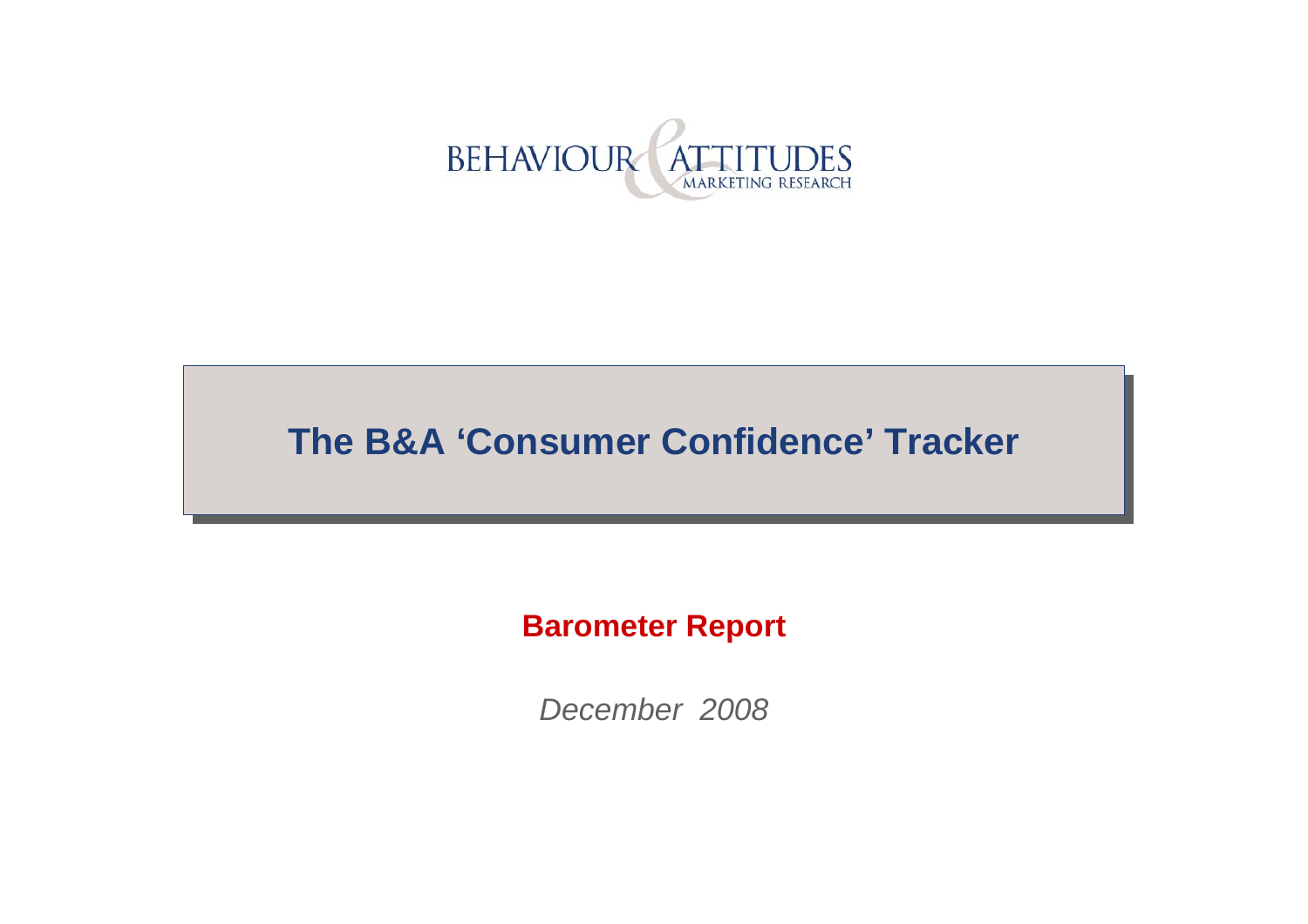# **INTRODUCTION**

- This chart deck presents the findings of the latest phase of the Behaviour & Attitudes Consumer Confidence Tracker.
- $\rightarrow$  Survey results for each phase are based on a sample of 1,000 respondents, quota controlled to reflect the profile of the adult population of the Republic of Ireland.
- $\rightarrow$  All interviewing on the survey is conducted by trained members of the B&A fieldforce working under ESOMAR guidelines.
- $\rightarrow$ Fieldwork on the latest wave was carried out between 5-16th December 2008.
- $\rightarrow$  For this report we have appended some additional charts summarising the latest data from the CSO on GNP, retail sales, motor car sales, and unemployment.

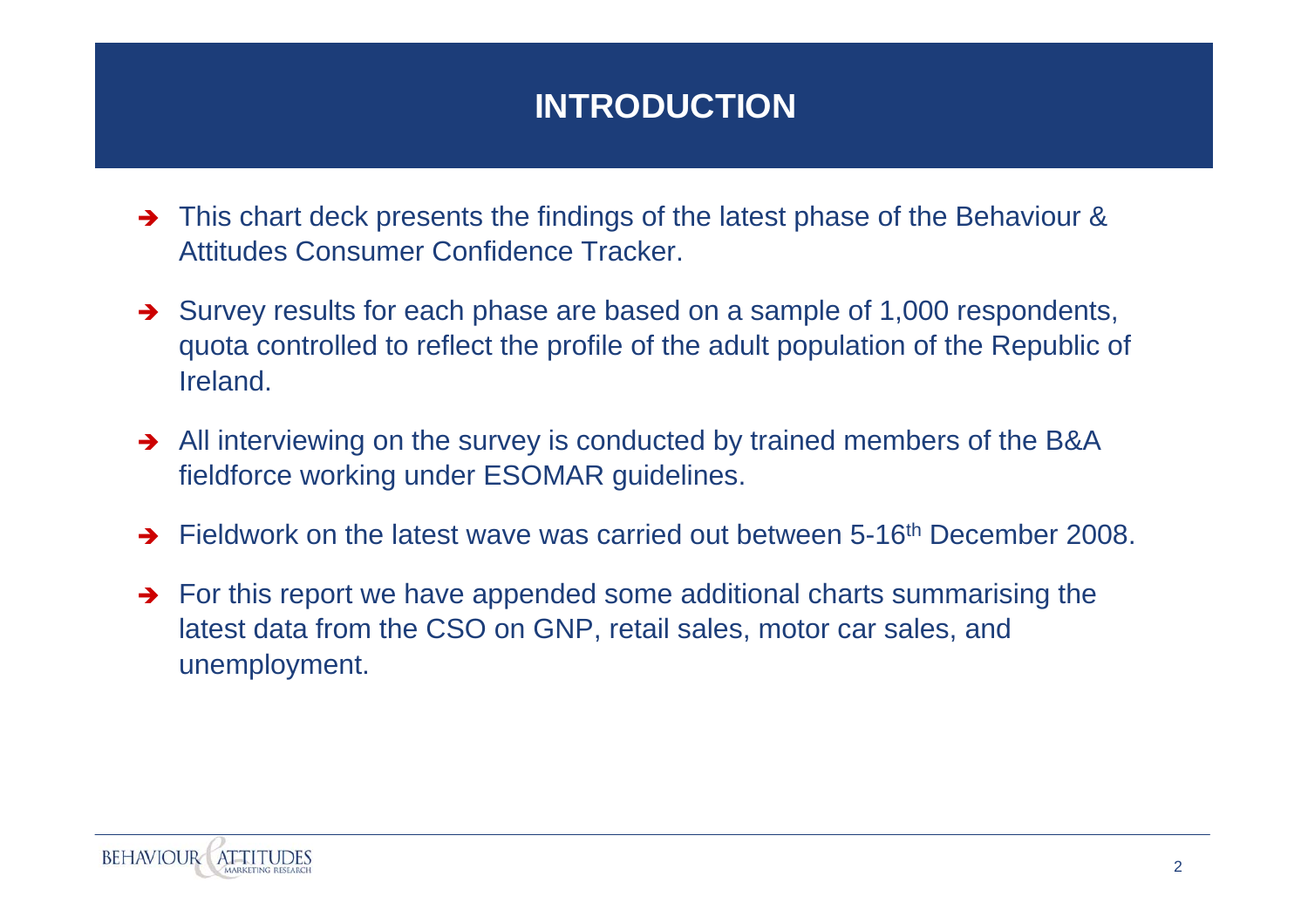## **SUMMARY**

- → The Behaviour & Attitudes Consumer Confidence Index (established in January 2002) has hit an all-time low.
- $\rightarrow$  November 2002 was the historic low point prior to 2008 for most elements of the index: the exception being the personal assets index when the historic low was January 2002.
- $\rightarrow$  The following table summarises the net scores for each element of the index for the six months of this year, compared to historic monthly lows of previous years.

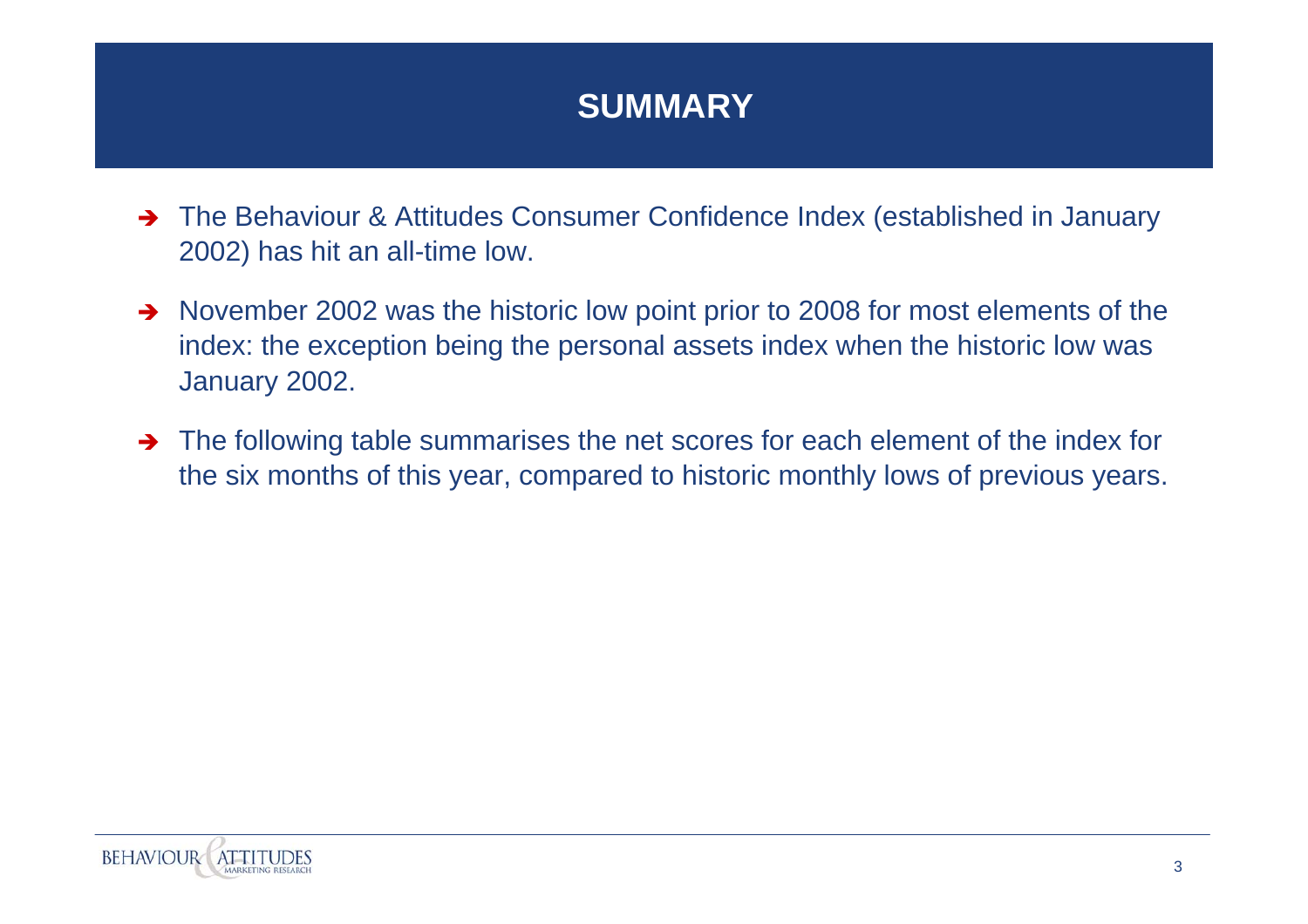#### **SUMMARY**

|                                            | <b>Pre 2008 Historic Low</b> |                               | 2008                         |                             |                       |                              |                      |                             |
|--------------------------------------------|------------------------------|-------------------------------|------------------------------|-----------------------------|-----------------------|------------------------------|----------------------|-----------------------------|
|                                            | <b>Date</b>                  | <b>Net Score</b>              | <b>This year's Net Score</b> |                             |                       |                              |                      |                             |
| <b>UNWTD. SAMPLE</b>                       | <b>Date</b><br>$\frac{0}{0}$ | <b>Score</b><br>$\frac{9}{6}$ | Jan<br>$\frac{9}{6}$         | <b>Mar</b><br>$\frac{9}{6}$ | July<br>$\frac{9}{6}$ | <b>Sept</b><br>$\frac{9}{6}$ | Oct<br>$\frac{9}{6}$ | <b>Dec</b><br>$\frac{9}{6}$ |
| Economy - looking back a year              | <b>Nov '02</b>               | $-62$                         | $-41$                        | $-55$                       | $-69$                 | $-73$                        | $-77$                | $-79$                       |
| Economy - looking forward one year         | <b>Nov '02</b>               | $-63$                         | $-42$                        | $-56$                       | $-66$                 | $-67$                        | $-65$                | $-69$                       |
| Personal finance - looking back a year     | <b>Nov '02</b>               | $-40$                         | $-12$                        | -9                          | $-32$                 | $-48$                        | $-43$                | $-50$                       |
| Personal finances - looking forward a year | <b>Nov '02</b>               | $-20$                         | $\mathbf{3}$                 | $-1$                        | $-20$                 | $-26$                        | $-38$                | $-44$                       |
| Personal assets - looking forward one year | <b>Jan'02</b>                | $-2$                          | $-4$                         | $-20$                       | $-19$                 | $-27$                        | $-38$                | $-39$                       |
| Purchasing intentions - the year ahead     | <b>Nov '02</b>               | $-24$                         | $-5$                         | $-13$                       | $-28$                 | $-34$                        | $-43$                | $-51$                       |
| Savings - the year ahead                   | <b>Nov '02</b>               | $-35$                         | $-13$                        | $-4$                        | $-35$                 | $-34$                        | $-50$                | $-52$                       |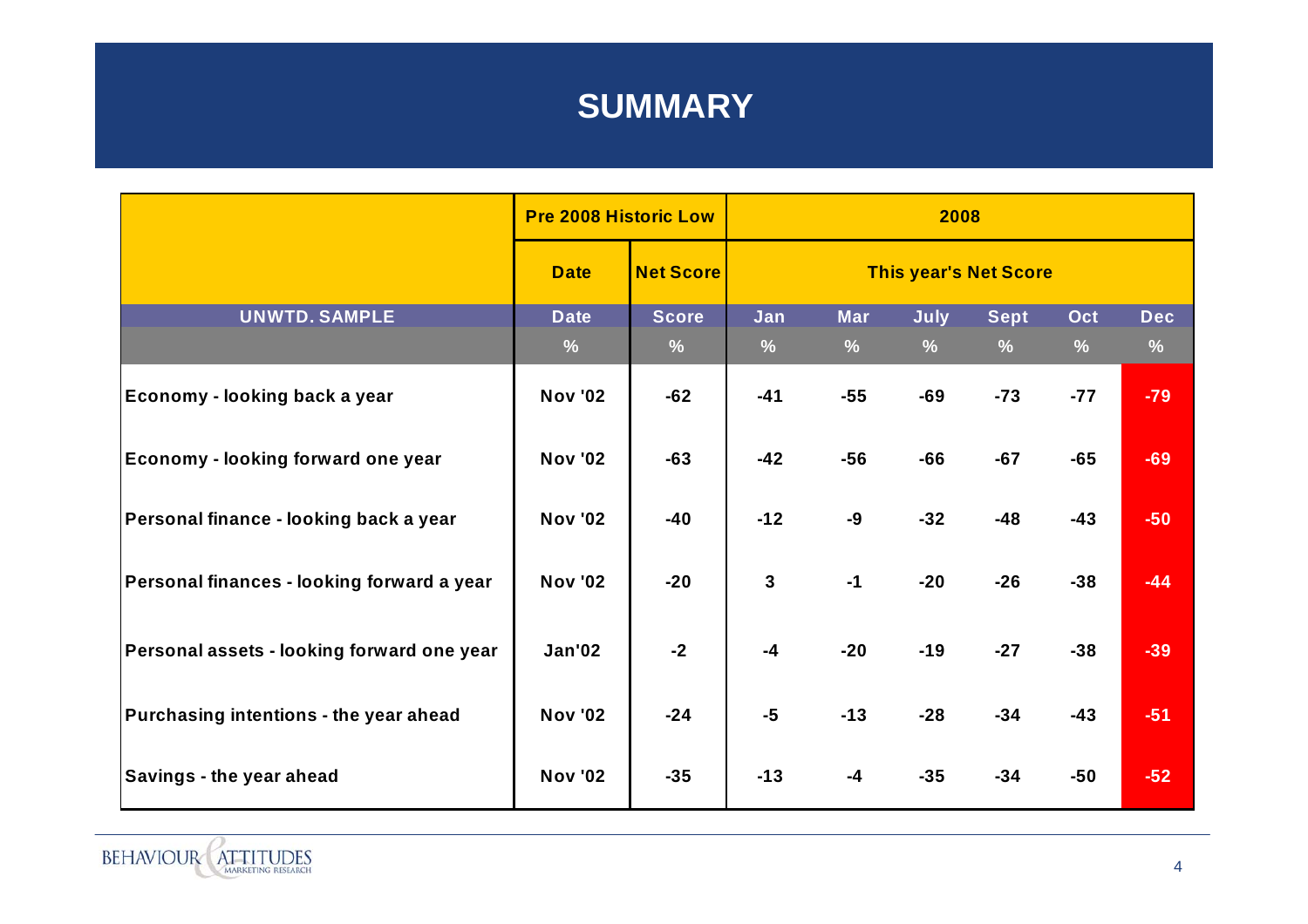#### **SUMMARY**

- $\rightarrow$  Most of our indices are at an all time low.
- $\rightarrow$  Concerns about the economy in the coming year are still evident, and have hit a high.
- $\rightarrow$  People are showing increased fears about their future prospects in terms of income and this is leading them to anticipate reductions in consumer spending. In addition, the drop registered last wave in regard to savings plans and expectations has been maintained.
- The CSO retail sales estimates for October 2008 are following the downward pattern one might have anticipated on the basis of earlier phases of the Consumer Confidence Index.

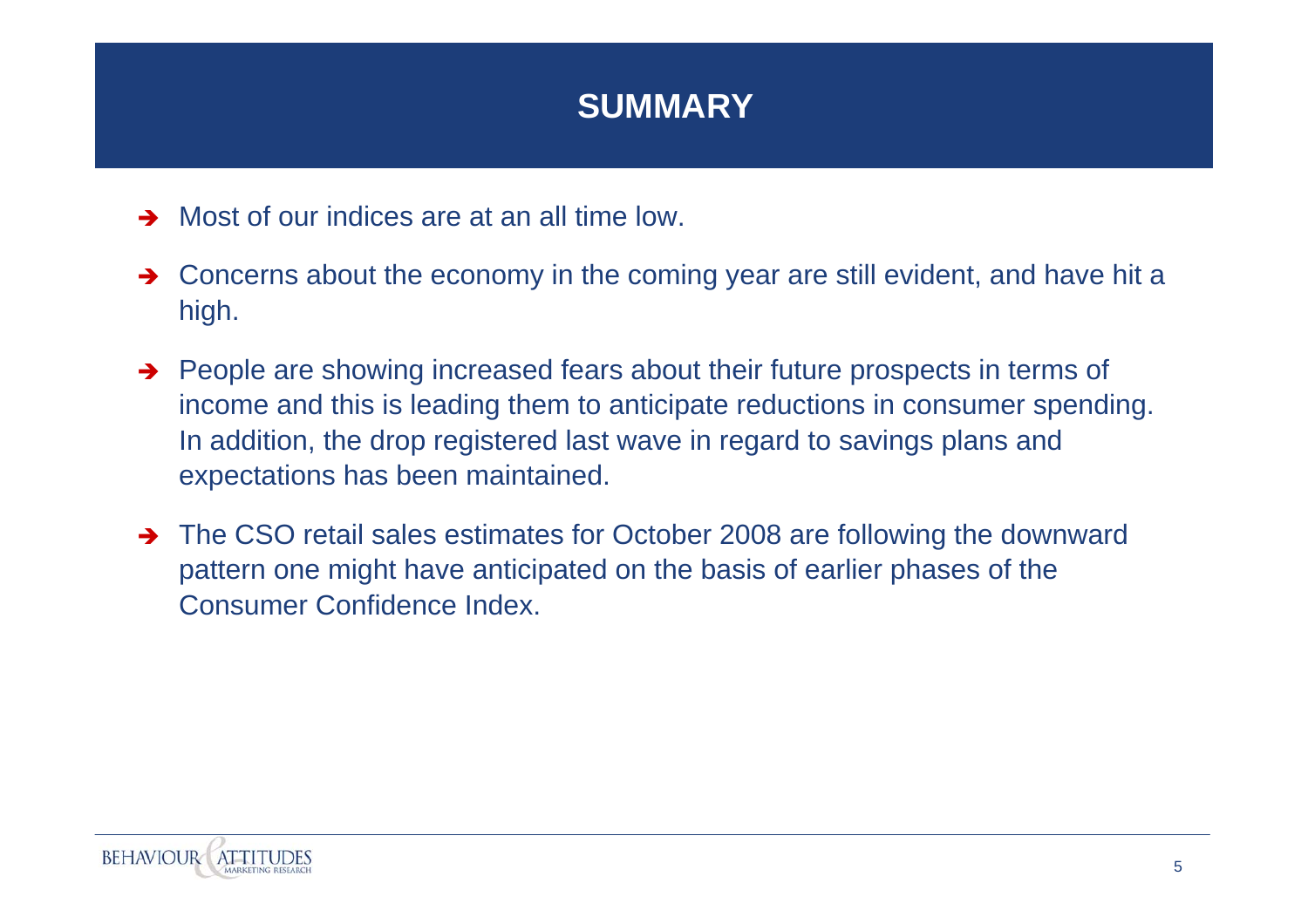## **ECONOMY – LOOKING BACK**

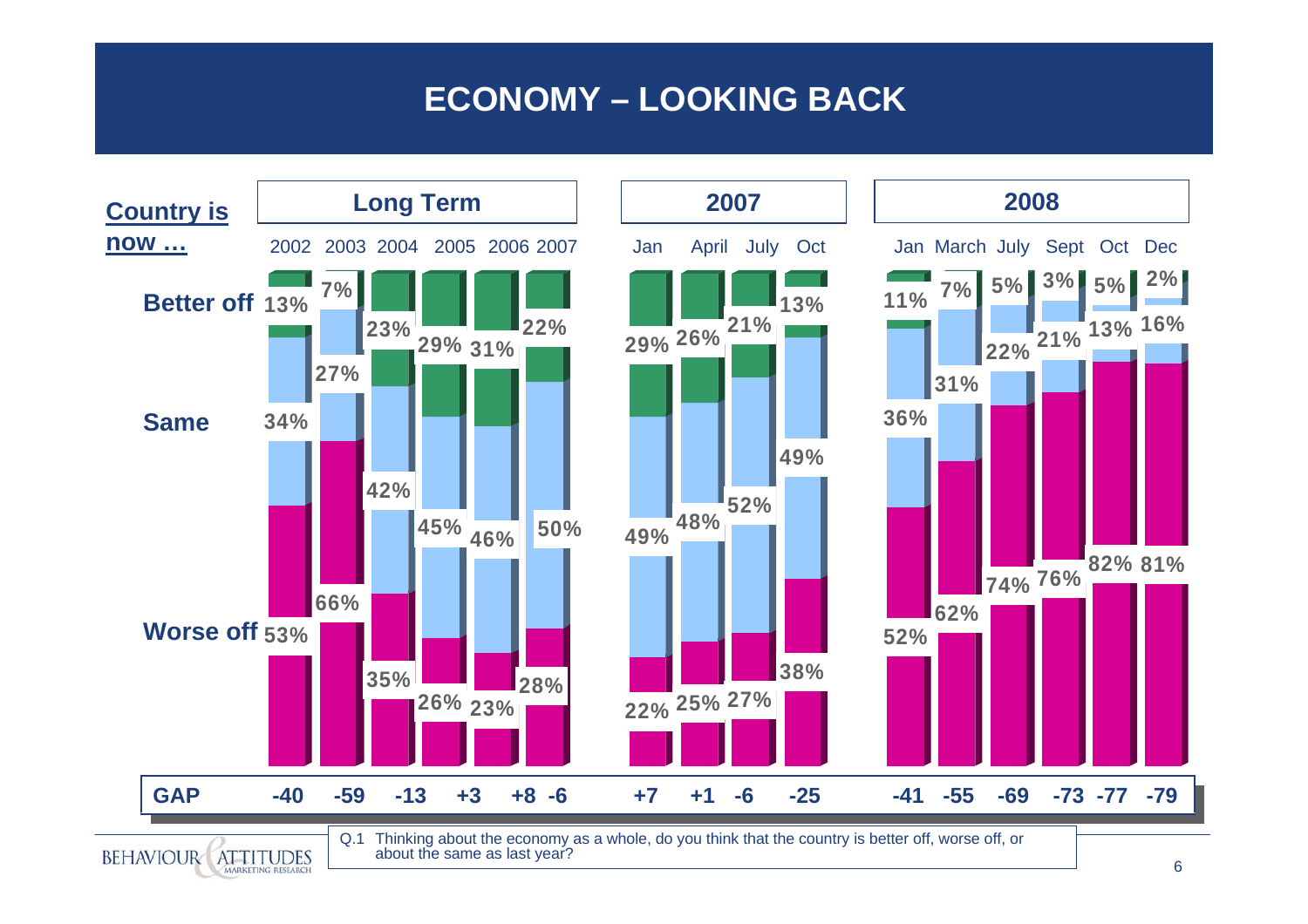## **ECONOMY – LOOKING FORWARD**

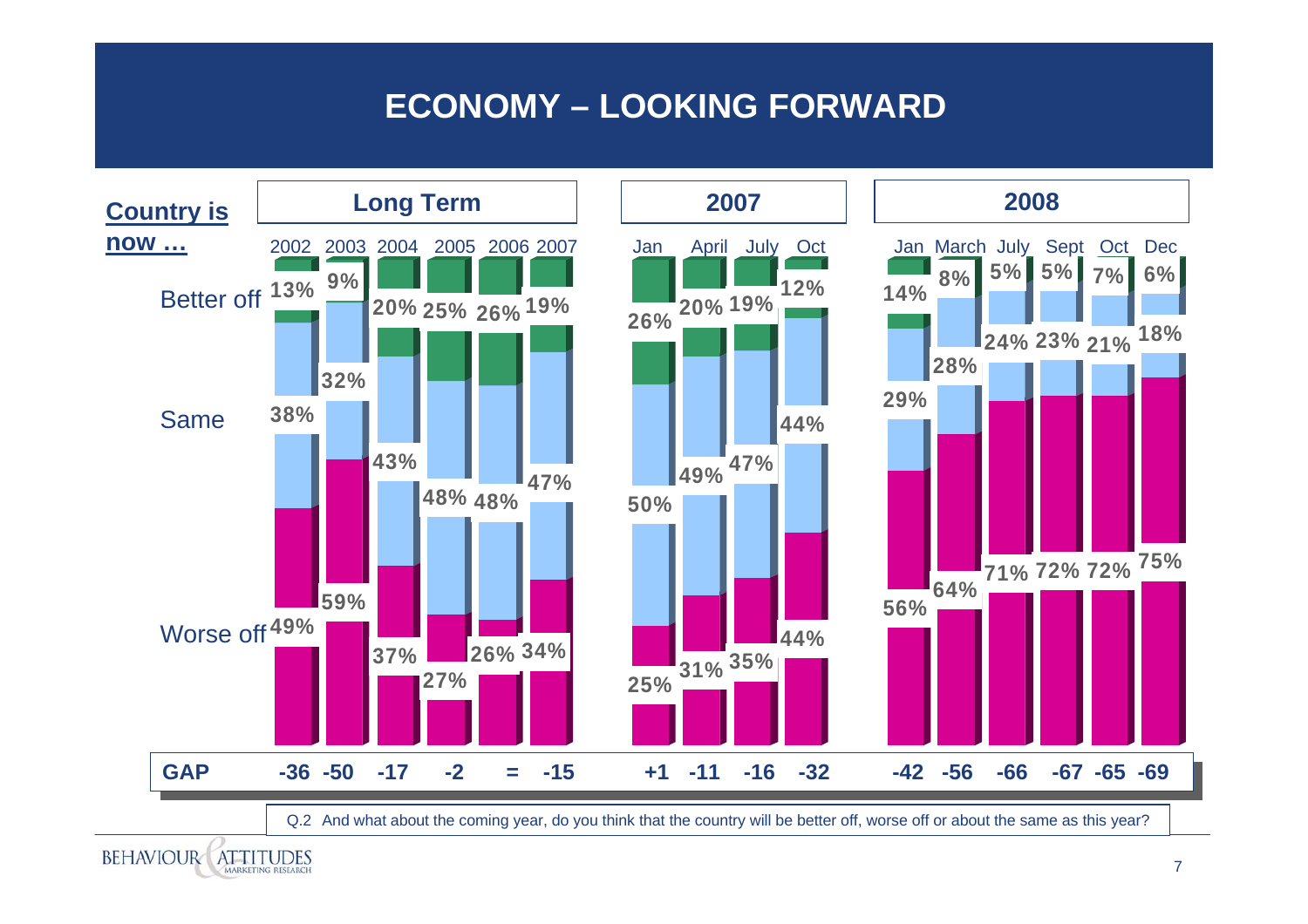## **BALANCE OF OPINIONECONOMY**

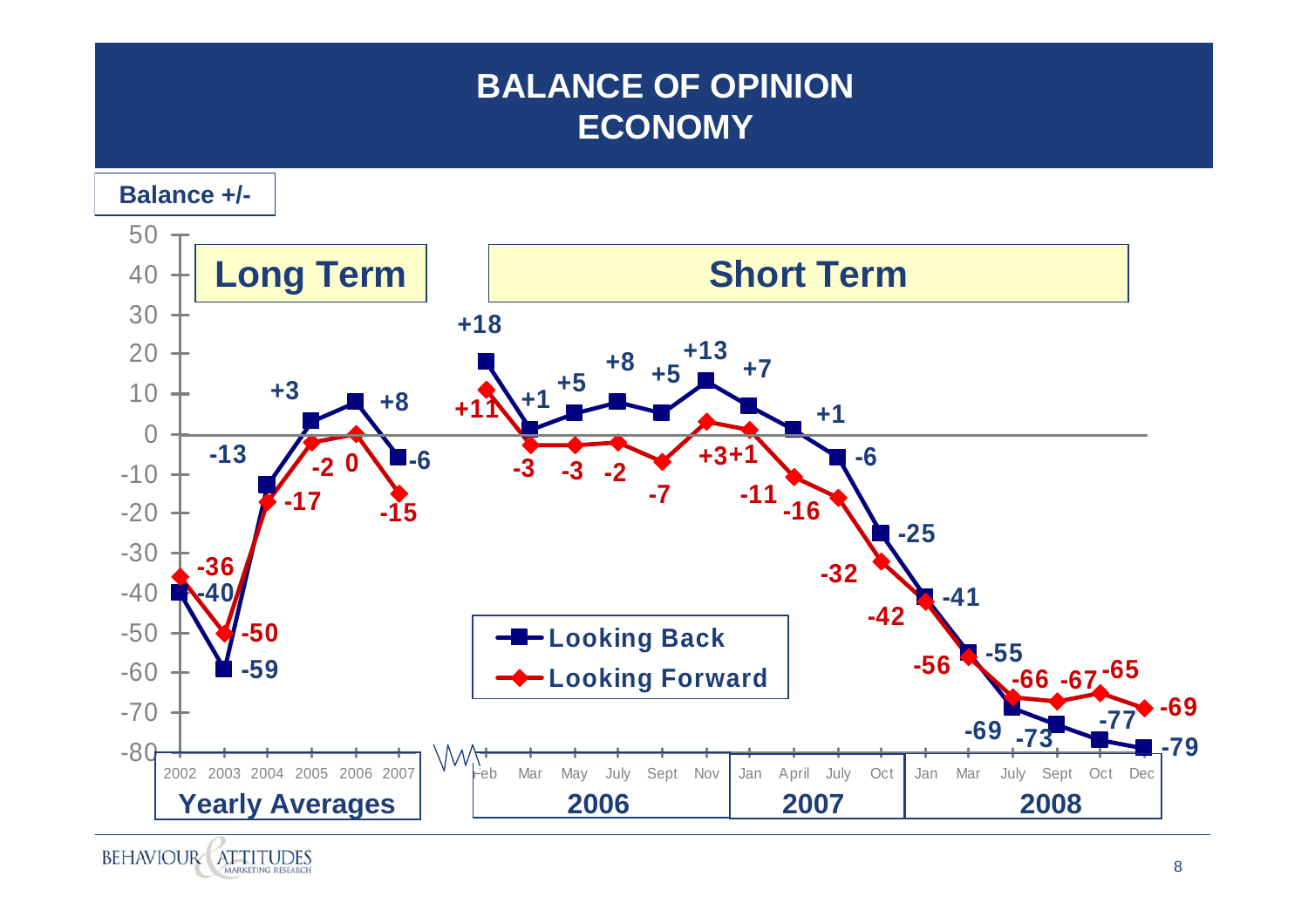#### **PERSONAL FINANCES – LOOKING BACK**



**BEHAVIOUR** 

**ATTITUDES** 

Q.3 Do you feel better off financially, worse off financially or about the same compared to last year?

9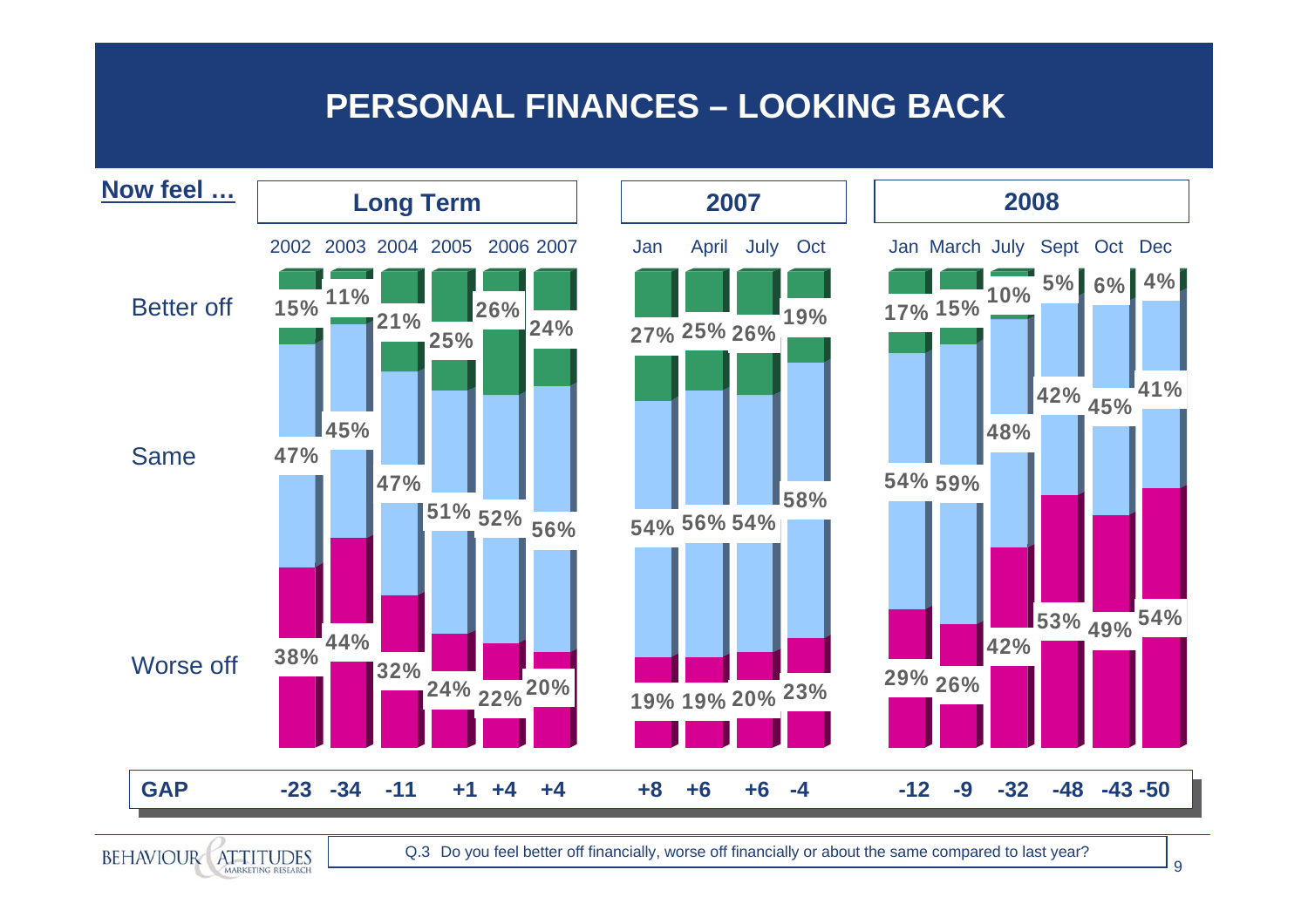#### **PERSONAL FINANCES – LOOKING FORWARD**

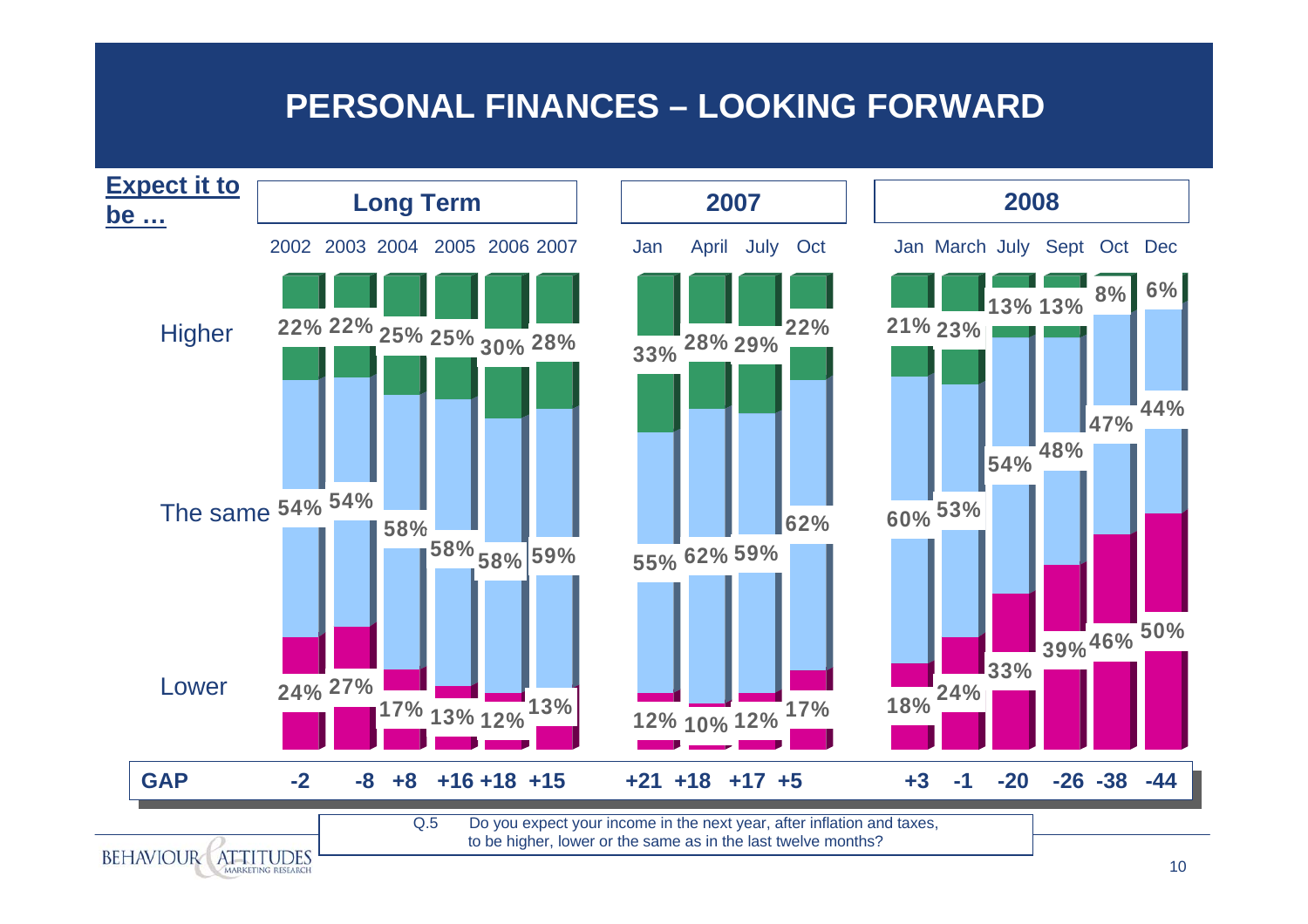#### **BALANCE OF OPINION - PERSONAL FINANCES**

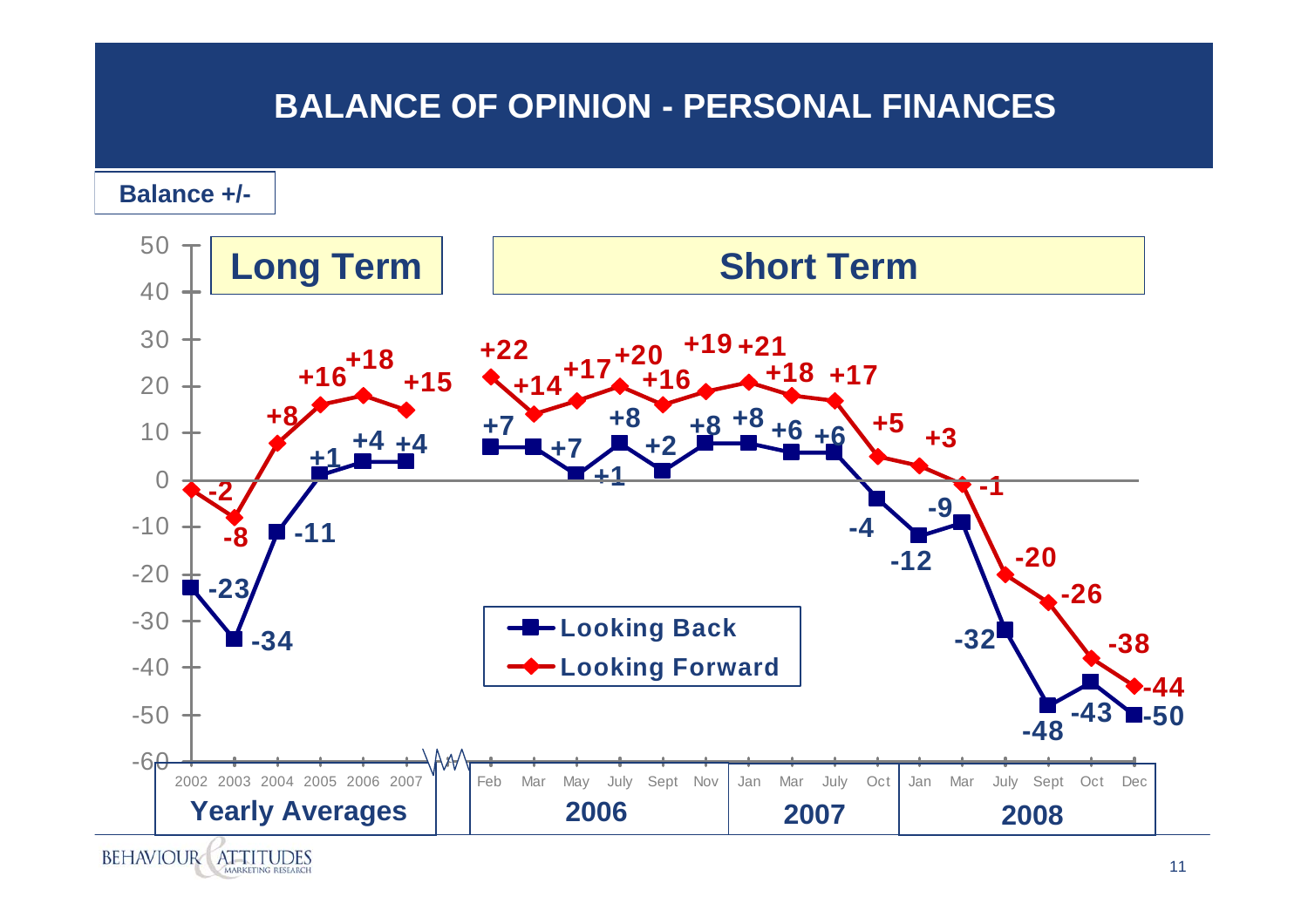## **GENERAL ECONOMY VS PERSONAL FINANCES**

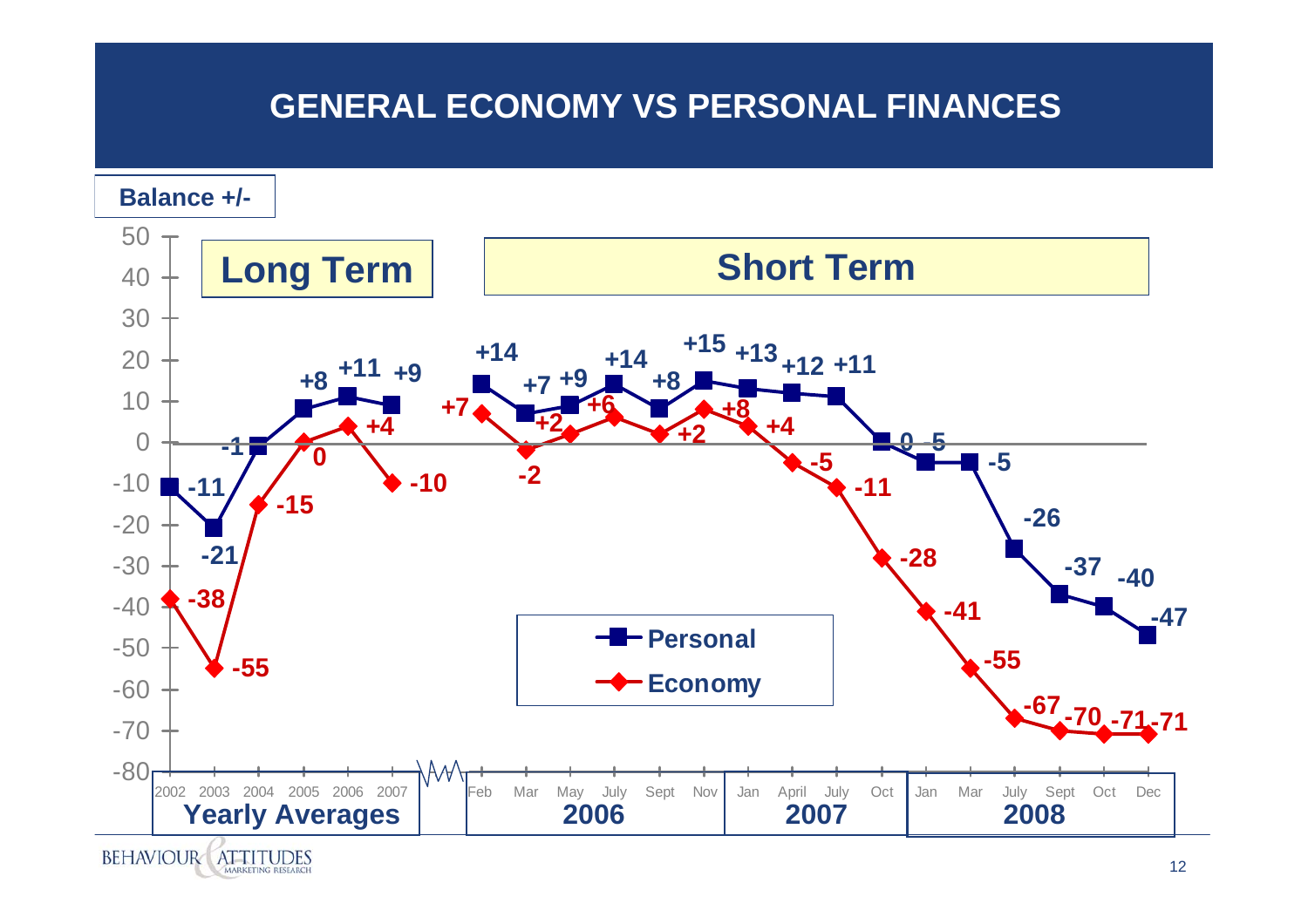#### **PERSONAL ASSETS– LOOKING FORWARD**

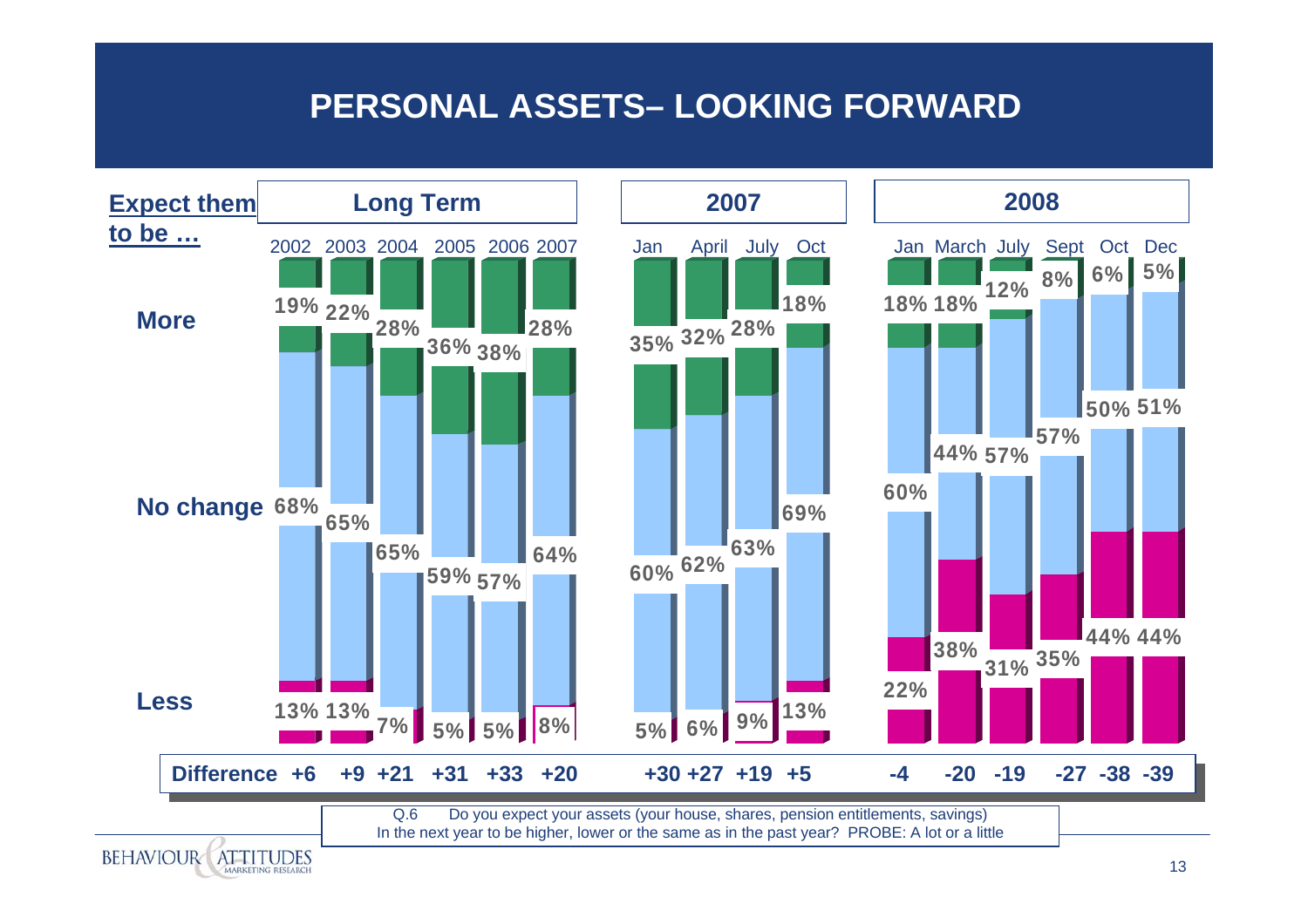## **PURCHASING GOODS AND SERVICES – LOOKING FORWARD**

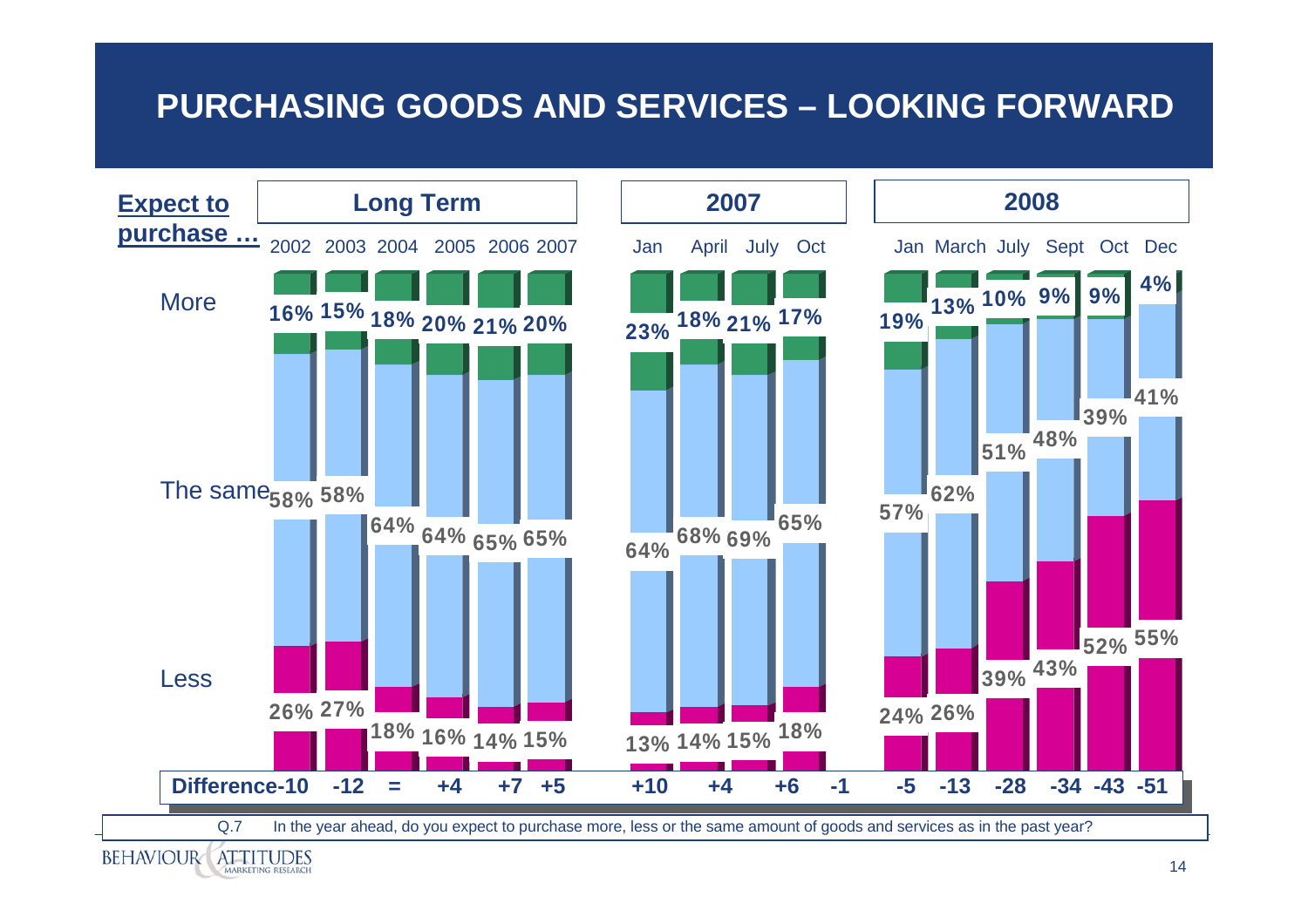#### **SAVINGS – LOOKING FORWARD**



Q.8 Do you expect to save more, less or the same amount in the year ahead compared with the last twelve months?

**BEHAVI**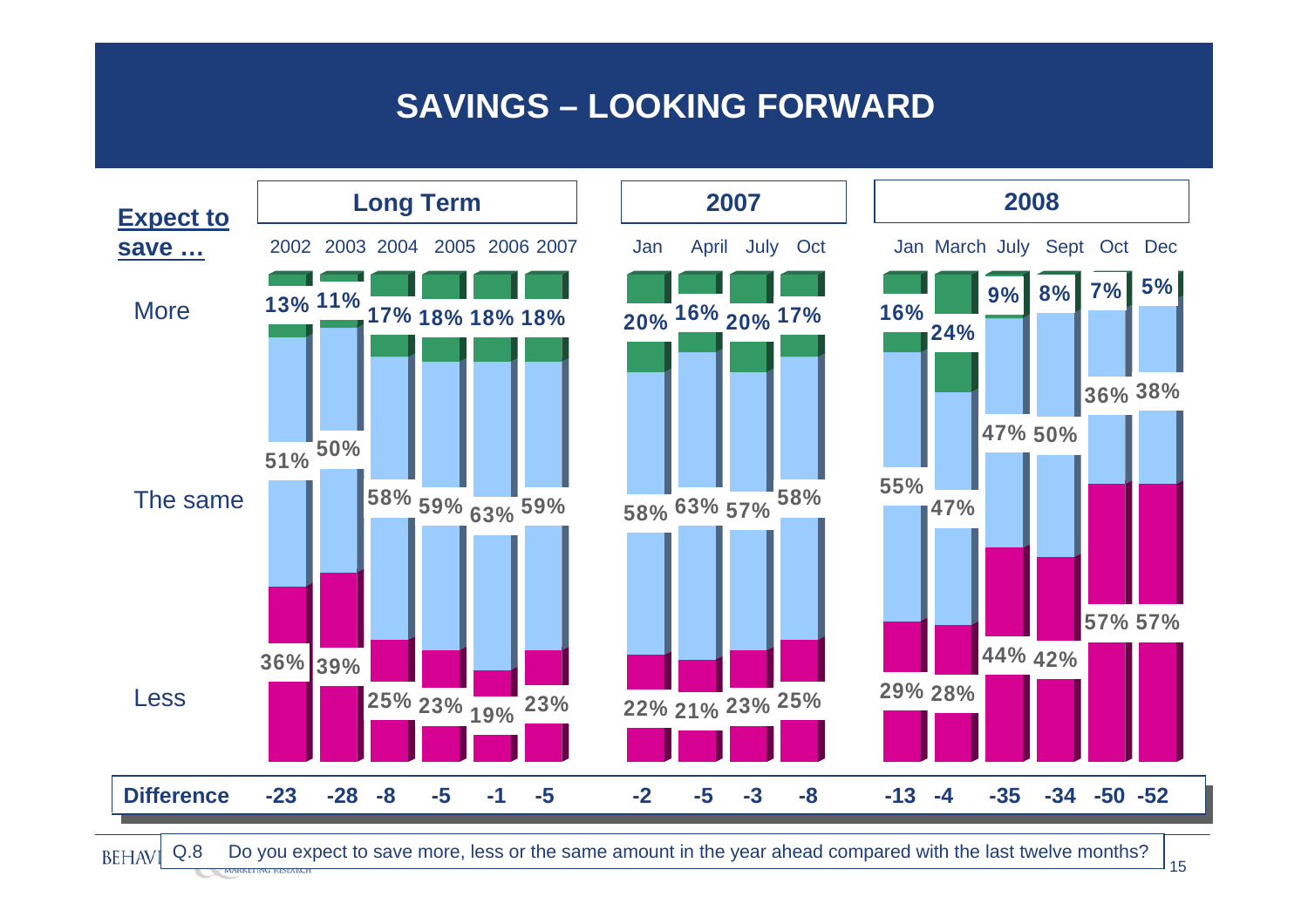#### **BALANCE OF OPINIONExpectations in regard to Assets, purchases, and savings**